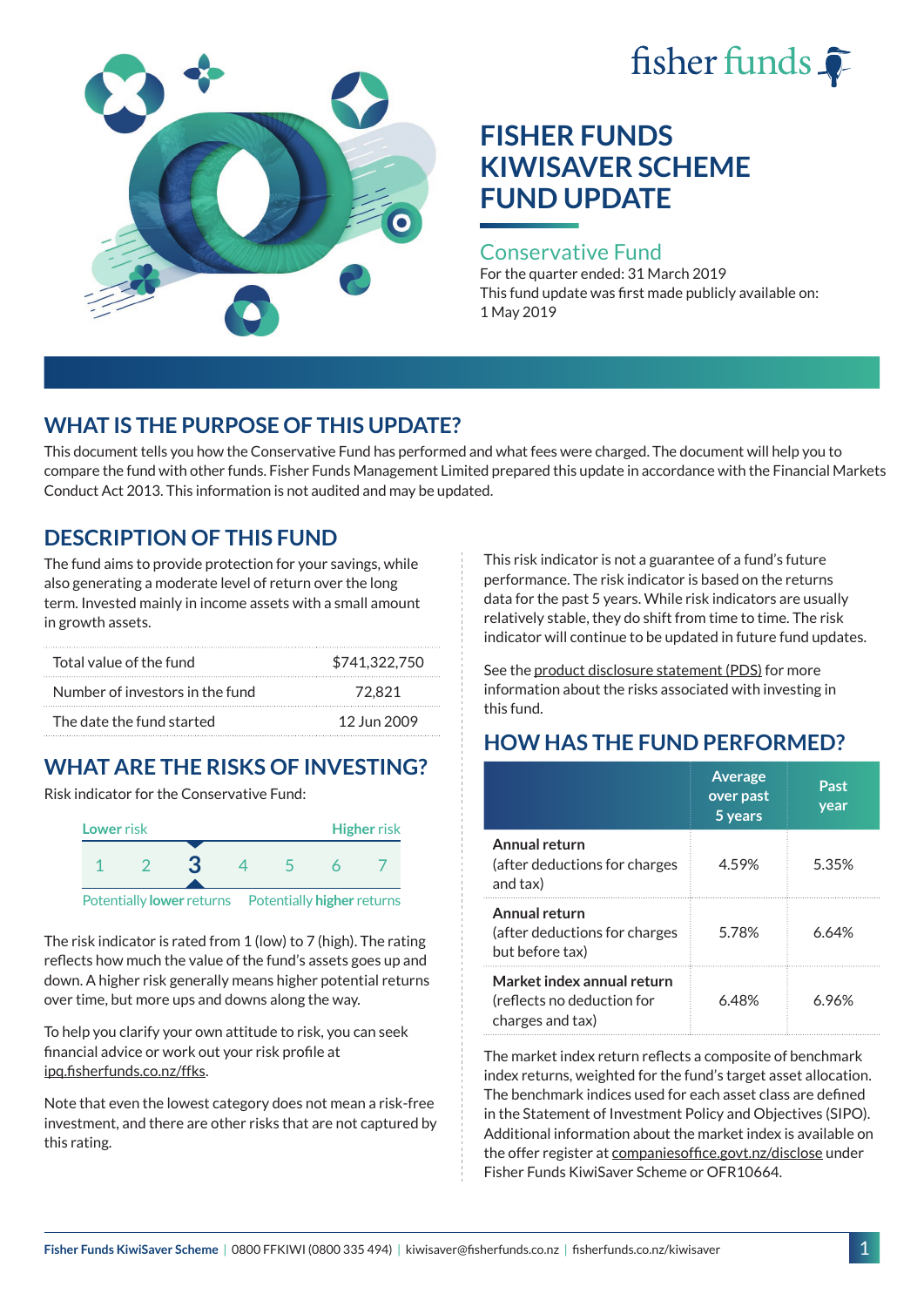### **ANNUAL RETURN GRAPH**



This shows the return after fund charges and tax for each year ending 31 March since the fund started. The last bar shows the average annual return since the fund started, up to 31 March 2019.

**Important:** This does not tell you how the fund will perform in the future.

Returns in this update are after tax at the highest prescribed investor rate (PIR) of tax for an individual New Zealand resident. Your tax may be lower. The market index return reflects no deduction for charges and tax.

#### **WHAT FEES ARE INVESTORS CHARGED?**

Investors in the Conservative Fund are charged fund charges that include GST. In the year to 31 March 2018 these were:

|                                                | % of net asset value   |
|------------------------------------------------|------------------------|
| <b>Total fund charges</b>                      | 0.97%                  |
| Which are made up of:                          |                        |
| Total management and<br>administration charges | 0.97%                  |
| Including:                                     |                        |
| Manager's basic fee                            | 0.84%                  |
| Other management and<br>administration charges | 0.13%                  |
| Total performance-based fees                   | 0.00%                  |
| Other charges:                                 | \$ amount per investor |
| Annual membership fee                          |                        |

Small differences in fees and charges can have a big impact on your investment over the long term.

#### **EXAMPLE OF HOW THIS APPLIES TO AN INVESTOR**

Sarah had \$10,000 in the fund at the start of the year and did not make any further contributions. At the end of the year, Sarah received a return after fund charges were deducted of \$535 (that is 5.35% of her initial \$10,000). Sarah also paid \$36 in other charges. This gives Sarah a total return after tax of \$499 for the year.

# **WHAT DOES THE FUND INVEST IN?**

#### **Actual investment mix**

This shows the types of assets that the fund invests in.



#### **Target investment mix**

This shows the mix of assets that the fund generally intends to invest in.